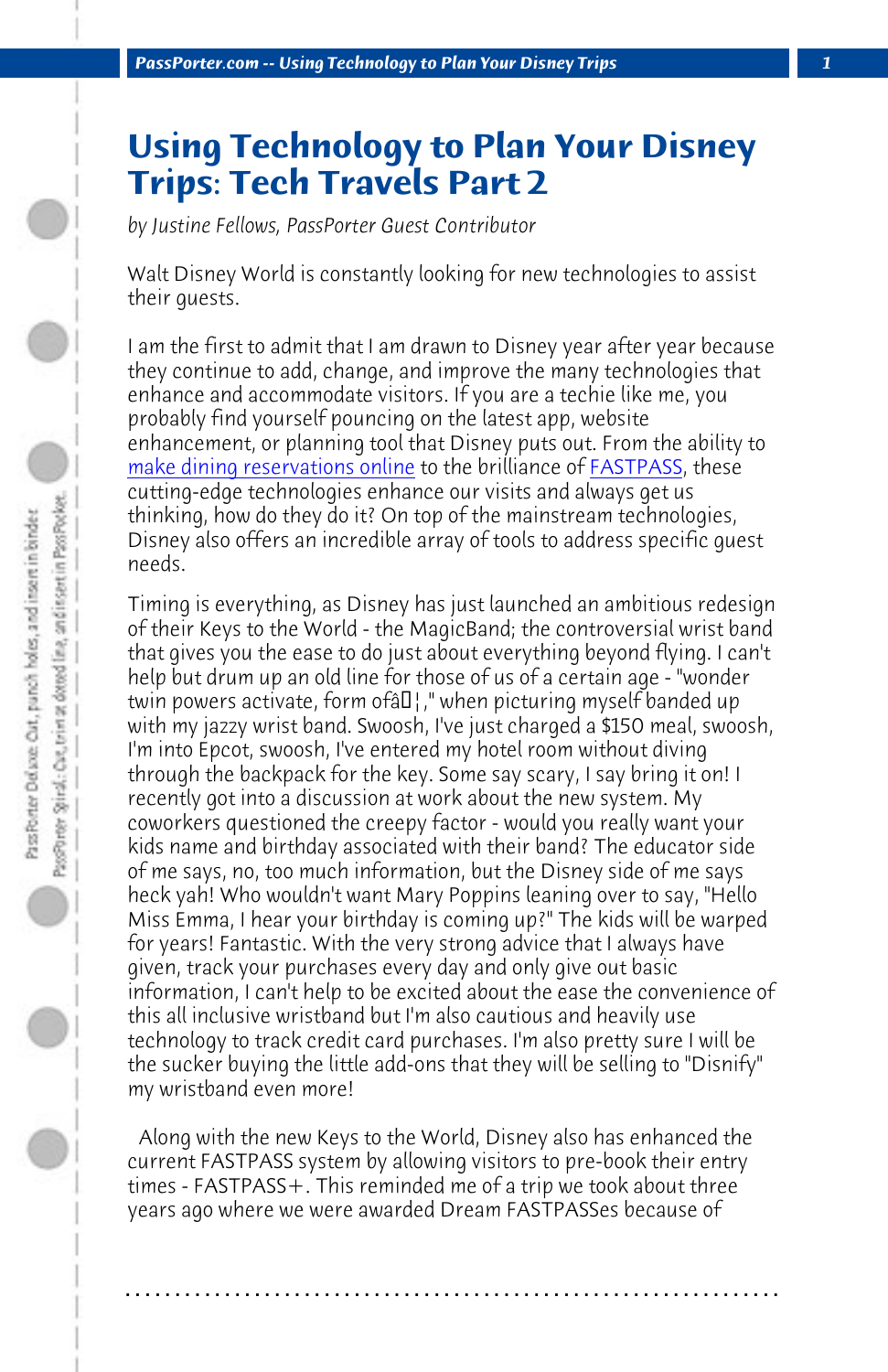*PassPorter.co[m -- Using Technology to Pla](https://disneyworld.disney.go.com/plan/my-disney-experience/mobile-apps/)n Your Disney Trips (continued) 2*

volunteer work. During the week we had no reason to rush, run, or watch the clocks because we had entry at anytime to any ride. Now, please take the next comment with a grain of salt (I'm the mom who had her kids playing the Amazing Race on our last trip), but both of us agreed - it was boring! No sending the runner ahead to Soarin' while three of us jog it out to Test Track and then retrace our steps to collect a pass to Maelstrom. No race. Ok, ok, we could definitely adjust to this and sleeping late a few days would be incredible, but it is going to be different. Now that I think of it, maybe we can finally use the tennis court at the resort or check out those fancy fitness areas they always talk about - we might have time to!

 [Hand in hand with all this change, comes the new app for](https://disneyworld.disney.go.com/guest-services/hearing-impaired-services/) smartphones, My Disney Experience. Interestingly enough, this is where Disney is truly lacking. Their online and app planning tools have yet to enhance my experience. In fact, they mostly frustrate me. I was hopeful that My Disney Experience would break this mold, but, it just seems to be another [slow app that shows me what I alrea](https://disneyworld.disney.go.com/guest-services/visual-disability-services/)dy know where 'm staying and my dining reservations. The map feature is nice, but still just too slow. I'm still hopeful for [two reasons - it is gettin](https://disneyworld.disney.go.com/guest-services/attraction-translation-devices/)g better (they just added resort information) and I haven't used it onsite yet. Maybe there will be features only available at Disney World that make it more useful. I will keep you posted.

Features such as Fast Pass and the Keys to the World are available to all of us, but what if you need a bit more assistance. Here Disney proves their dedication to all visitors with some pretty amazing technologies:

## Hearing Disability Services

 Assistive Listening, Sign Language interpretation and more are available to help Guests with hearing disabilities.

...

 Guests with visual disabilities can maximize their enjoyment of our parks with tools like Audio Description and Braille maps. Disney's Show Translator- Ears to the World

For Guests with limited English fluency, complimentary devices are available to translate attraction narration.

 All in all, I am constantly surprised and amazed by Disney's amazing use of technology and we haven't even gotten into rides and shows yet

About The Author: Justine is the Author of PassPorter's Disney Speed Planner e-book. Rumor has it, Justine's love of Disney World stems from being deprived by her non-Disney parents. Much to their dismay, she has more than made up for it, with more than 15 trips under her

**. . . . . . . . . . . . . . . . . . . . . . . . . . . . . . . . . . . . . . . . . . . . . . . . . . . . . . . . . . . . . . . . . .**

Visual Disability Services